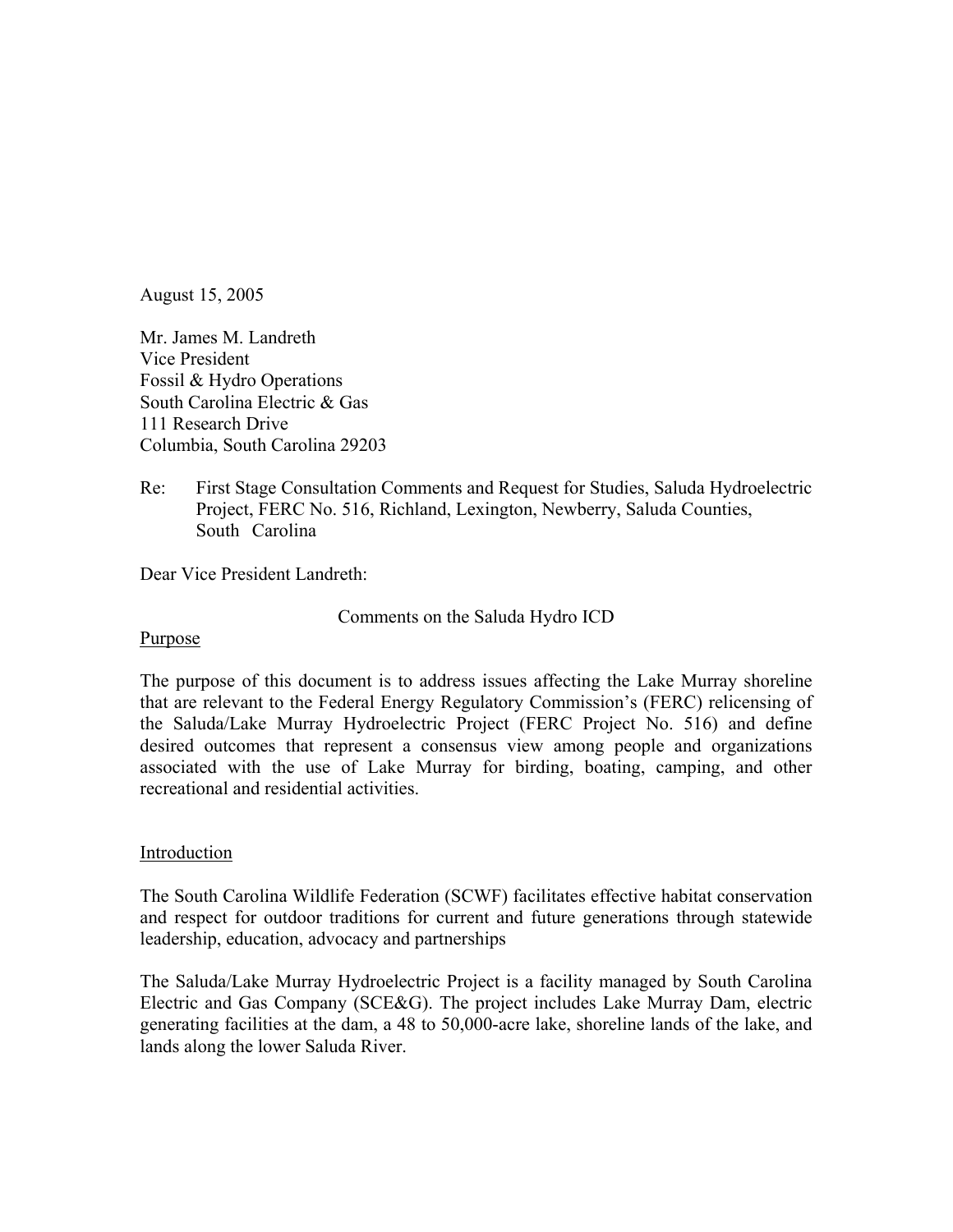The Federal Energy Regulatory Commission (FERC) requires a license for all private dams built and managed for the production of electricity. SCE&G holds the license for the Saluda/Lake Murray Project, which is referred to as FERC Project No. 516. The license for this project expires August 31, 2010 and the process for relicensing the project should begin five year prior to the expiration date, which would be August 2005.

The relicensing process will allow the entire Saluda/Lake Murray Project to be evaluated by the public for the purpose of defining the terms and conditions of a new license. The new license will regulate how the project is operated and managed for the next 30 to 50 years.

## Comments

The Federation supports the comments of the Lower Saluda River Advisory Council (SCWF members participate in this broad-based group) and endorses the Department of Natural Resources and the Fish and Wildlife Service recommendations and comments regarding the Initial Consultation Document.

As importantly, and a new issue for the Federation, is that a comprehensive model be developed to assist all interested parties in the understanding and management of waterand habitat-related issues. This model should offer insight related to seasonal habitat issues in the Lower Saluda and Congaree National Park, draught, high- and low- flow conditions - basically a cumulative model to assist all involved in understanding the relationship of generating issues to environmental and recreational issues. It is our understanding that such a model might indicate that a somewhat higher winter lake level, as advocated by homeowners and Lake Murray Association, could generally allow more flexibility during spring releases, most particularly by avoiding too-low and too-high flows and providing for flows somewhat more consistent with the run of the river, and advanced publication of planned releases. The Federation is hopeful that such a model might lead to properly scheduled events such as Canoeing for Kids and Kayak Rodeos when water conditions and Lake levels are permissible.

Another new issue for the Federation is the monitoring and comparison of water quality in developed, buffered, and undeveloped coves, and a subsequent analysis of how higher priority to shoreline management could improve water quality. Real Estate development is part of the Project Operation, and part of future development.